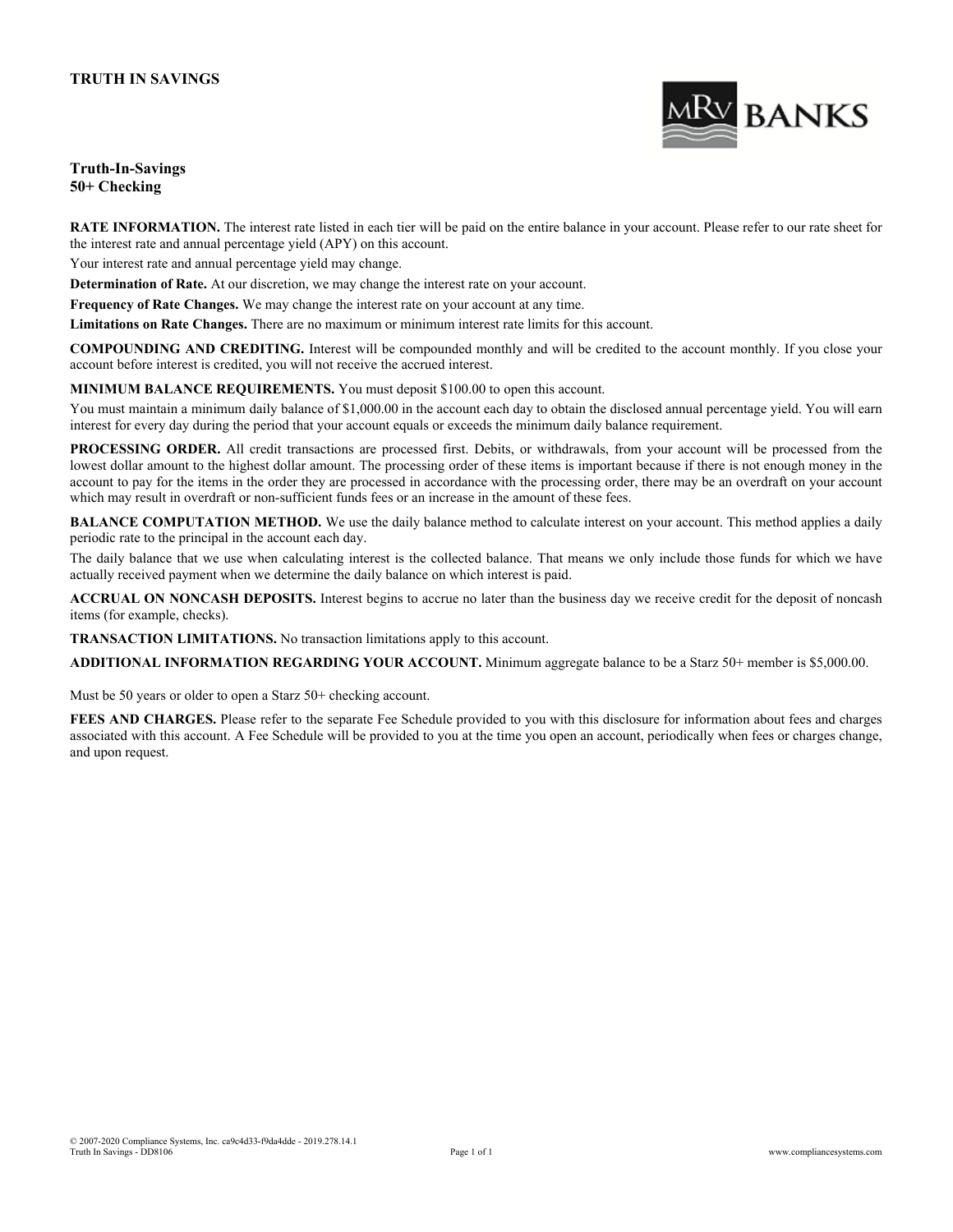### **FUNDS AVAILABILITY POLICY DISCLOSURE**



**PURPOSE OF THIS DISCLOSURE.** Our general policy is to allow you to withdraw funds deposited in a transaction account by the first Business Day after the day of deposit. Funds from electronic direct deposits will be available on the day we receive the deposit. In some cases, we may delay your ability to withdraw funds beyond the first Business Day after the day of deposit. Our complete policy is summarized below.

For purposes of this disclosure, the terms "you"/"your" refer to the customer and the terms "our"/"we"/"us" refer to MRV Banks.

Generally, transaction accounts are accounts which would permit an unlimited number of payments by check to third persons, and also an unlimited number of telephonic and preauthorized transfers to third persons or other accounts you may have with us.

**DETERMINING THE AVAILABILITY OF YOUR DEPOSIT.** The length of the delay varies depending on the type of deposit and is explained below. When we delay your ability to withdraw funds from a deposit, you may not withdraw the funds in cash, and we will not pay checks you have written on your account by using these funds. Even after we have made funds available to you and you have withdrawn the funds, you are still responsible for checks you deposit that are returned to us unpaid and for any other problems involving your deposit.

When we delay your ability to withdraw funds, the length of the delay is counted in Business Days from the day of your deposit. The term "Business Day" means any day other than a Saturday, Sunday or federally declared legal holiday, and the term "Banking Day" means that part of any Business Day on which we are open to the public for carrying on substantially all of our banking functions.

If you make a deposit before the close of business on a Business Day that we are open, we will consider that day to be the day of your deposit. However, if you make a deposit after the close of business or on a day that we are not open, we will consider the deposit made on the next Business Day we are open.

### **AVAILABILITY SCHEDULE**

**Same Day Availability.** Funds from deposits of:

- electronic direct deposits
- cash\*
- wire transfers
- checks drawn on us

will be available on the day of deposit.

**Next Day Availability.** Funds from deposits of:

- U.S. Treasury checks\*\*
- U.S. Postal Service money orders\*\*
- Federal Reserve Bank or Federal Home Loan Bank checks\*\*
- State or Local Government checks\*\*
- Cashier's, Certified, or Teller's checks\*\*

will be available by the first Business Day after the day of deposit.

**Other Check Deposits.** Funds from all other check deposits will be available by the first Business Day after the day of your deposit.

**\* Cash Deposits.** If the cash deposits are made in person to an employee of MRV Banks, then the funds will be made available on the day we receive your deposit. If the deposits are not made in person to an employee, then the funds will be made available no later than the second Business Day after the day of your deposit.

**\*\* Check Deposits.** Check deposits include U.S. Treasury checks; U.S. Postal Service money orders; Federal Reserve Bank or Federal Home Loan Bank checks; State or Local Government checks; and Cashier's, Certified, or Teller's checks. In order for these check deposits to be made available according to the funds availability schedule above, the following conditions are required:

**U.S. Treasury Checks.** These checks must be made payable to you and deposited into your account.

U.S. Postal Service Money Orders; Federal Reserve Bank or Federal Home Loan Bank Checks; State or Local Government **Checks; or Cashier's, Certified, or Teller's Checks.** These checks must be made payable to you, made in person to one of our employees, and deposited into your account.

If any of these conditions are not satisfied, then the funds from these check deposits will be made available no later than the second Business Day after the day of your deposit.

**LONGER DELAYS MAY APPLY.** In some cases, we will not make all of the funds that you deposit by check available to you according to the previously stated availability schedule. Depending on the type of check that you deposit, funds may not be available until the second Business Day after the day of your deposit. The first \$225.00 of your deposits, however, may be available by the first Business Day after the day of deposit.

If we are not going to make all of the funds from your deposit available to you according to the previously stated availability schedule, we will notify you at the time you make your deposit. We will also tell you when the funds will be available. If your deposit is not made directly to one of our employees, or if we decide to take this action after you have left the premises, we will mail you the notice by the day after we receive your deposit. If you will need the funds from a deposit right away, you should ask us when the funds will be available.

Funds you deposit by check may be delayed for a longer period under the following circumstances:

- (a) if we believe a check you deposit will not be paid;
- (b) if you deposit checks totaling more than \$5,525 on any one day;
- (c) if you redeposit a check that has been returned unpaid;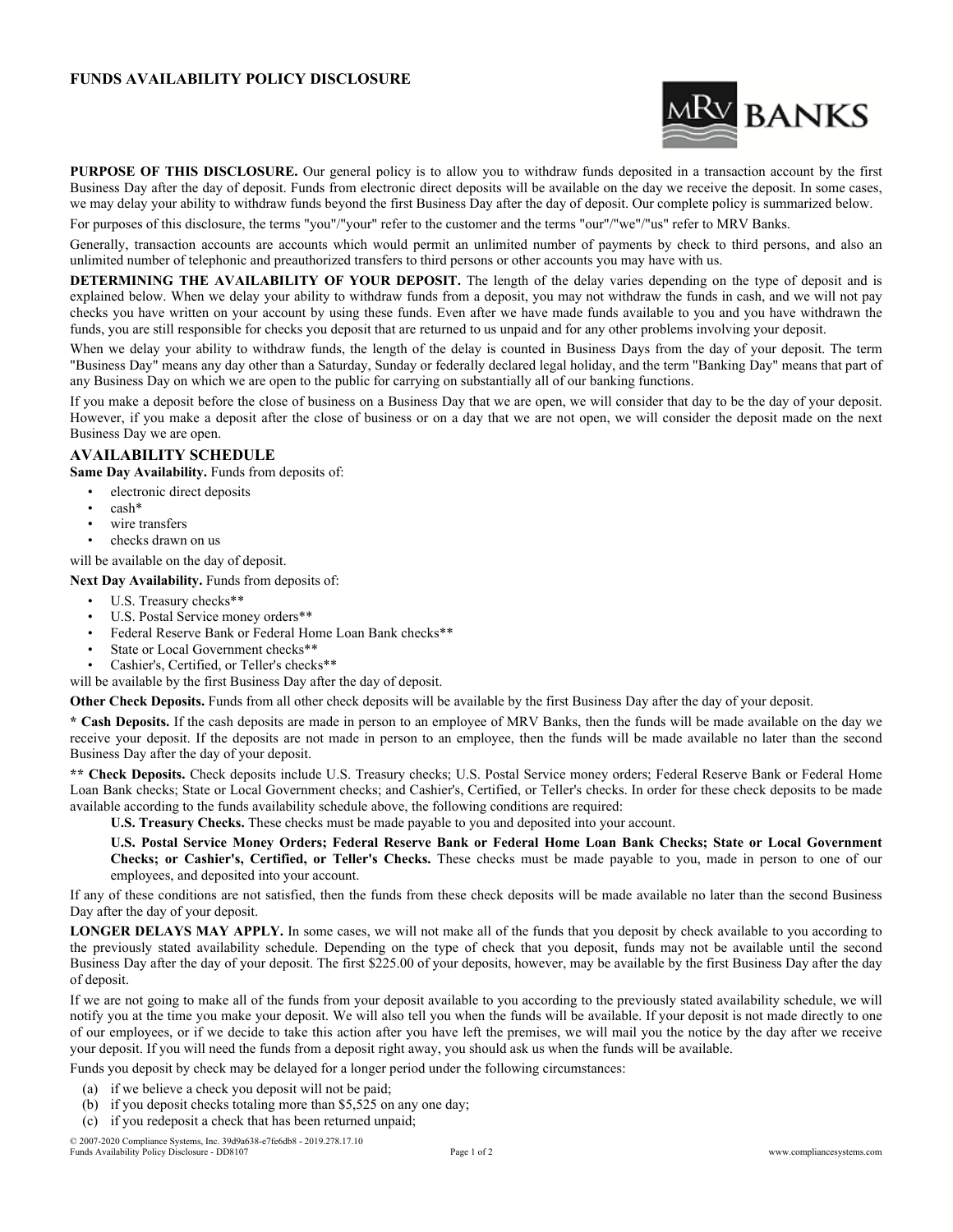- (d) if you have overdrawn your account repeatedly in the last six months; or
- (e) if an emergency condition arises that would not enable us to make the funds available to you, such as the failure of computer or communications equipment.

We will notify you if we delay your ability to withdraw funds for any of these reasons, and we will tell you when the funds will be available. They will generally be available no later than the seventh Business Day after the day of your deposit. If you will need the funds from a deposit right away, you should ask us when the funds will be available.

**HOLDS ON OTHER FUNDS FOR CHECK CASHING.** If we cash a check for you that is drawn on another financial institution, we may withhold the availability of a corresponding amount of funds that are already in your account. Those funds will be available at the time funds from the check we cashed would have been available if you had deposited it.

**HOLDS ON OTHER FUNDS IN ANOTHER ACCOUNT.** If we accept for deposit a check that is drawn on another financial institution, we may make funds from the deposit available for withdrawal immediately but delay your availability to withdraw a corresponding amount of funds that you have on deposit in another account with us. The funds in the other account would then not be available for withdrawal until the time periods that are described elsewhere in this disclosure for the type of check that you deposited.

**SPECIAL RULES FOR NEW ACCOUNTS.** If you are a new customer, the following special rules may apply during the first 30 days your account is open.

**Same Day Availability.** Funds from cash\*, wire transfers, and electronic direct deposits made to your account will be available on the day we receive the deposit. In addition, the first \$5,525 of a day's total deposits of:

checks drawn on us

will also be available the day of deposit.

**Next Day Availability.** Funds from the first \$5,525 of a day's total deposits of:

- U.S. Treasury checks\*\*
- U.S. Postal Service money orders\*\*
- Federal Reserve Bank or Federal Home Loan Bank checks\*\*
- State or Local Government checks\*\*
- Cashier's, Certified, or Teller's checks\*\*
- Traveler's Checks\*\*

are available on the first Business Day after the day of your deposit.

**Funds Exceeding \$5,525.** The excess over \$5,525 of a day's total check deposits will be available by the ninth Business Day after the day of your deposit.

**Other Check Deposits.** Funds from all other check deposits will be available by the seventh Business Day after the day of deposit.

**\* Cash Deposits.** If the cash deposits are made in person to an employee of MRV Banks, then the funds will be made available on the day we receive your deposit. If the deposits are not made in person to an employee, then the funds will be made available no later than the second Business Day after the day of your deposit.

**\*\* Check Deposits.** Check deposits include U.S. Treasury checks; U.S. Postal Service money orders; Federal Reserve Bank or Federal Home Loan Bank checks; State or Local Government checks; Cashier's, Certified, or Teller's checks; and Traveler's checks. In order for these check deposits to be made available according to the funds availability schedule above, the following conditions are required:

**U.S. Treasury Checks.** These checks must be made payable to you and deposited into your account.

U.S. Postal Service Money Orders; Federal Reserve Bank or Federal Home Loan Bank Checks; State or Local Government **Checks; Cashier's, Certified, or Teller's Checks; or Traveler's checks.** These checks must be made payable to you, made in person to one of our employees, and deposited into your account.

If any of these conditions are not satisfied, then the first \$5,525 of a day's total check deposits will be made available no later than the second Business Day after the day of your deposit.

**FOREIGN CHECKS.** Checks drawn on financial institutions outside of the U.S. (foreign checks) cannot be processed the same as checks drawn on U.S. financial institutions. Foreign checks are exempt from the policies outlined in this disclosure. Generally, the availability of funds from deposits of foreign checks will be delayed for the time it takes us to collect the funds from the financial institutions upon which they are drawn.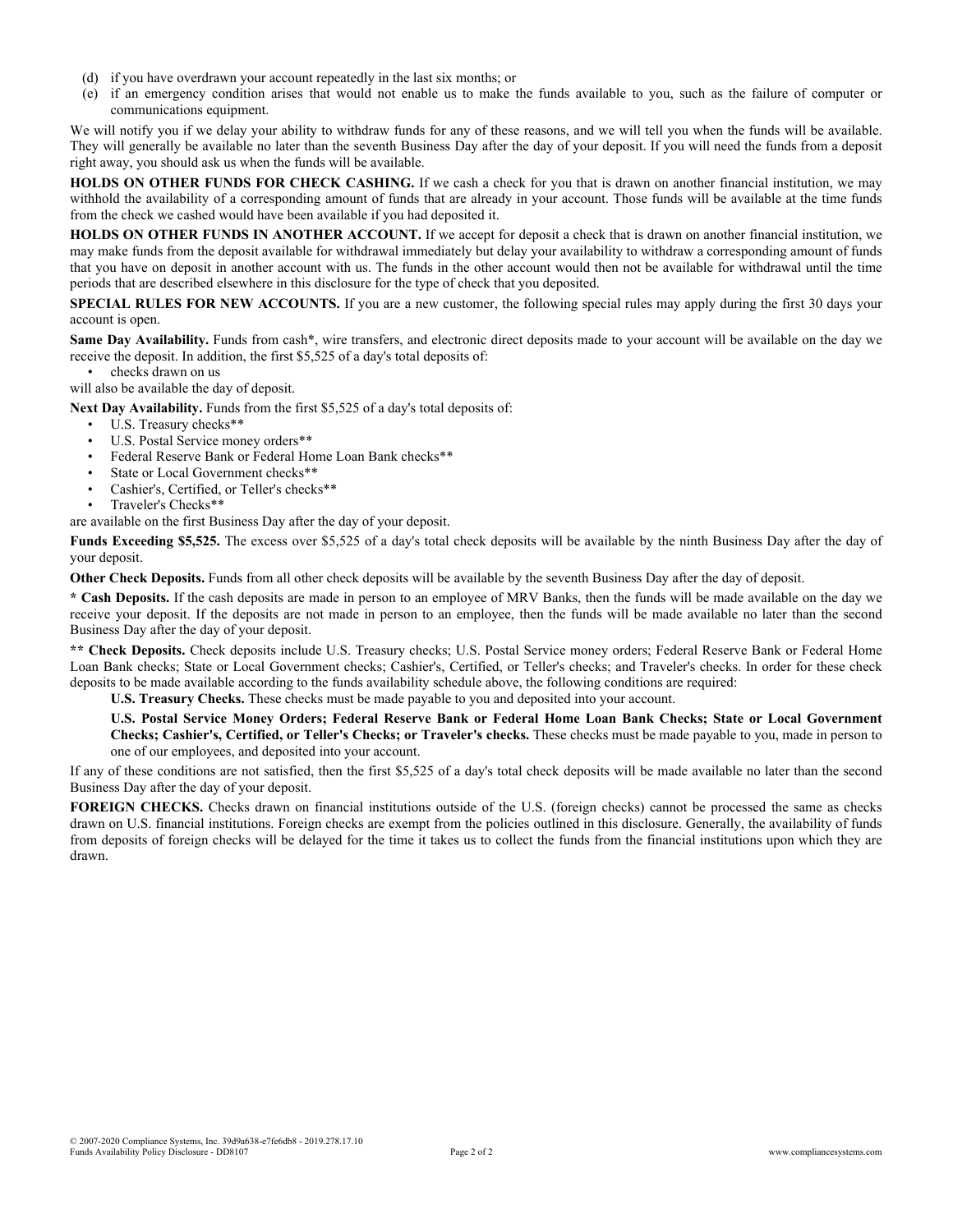# **FEE SCHEDULE**



# **FEES AND CHARGES.** The following fees and charges may be assessed against your account:

Check printing fees vary by the style of check ordered.

| Account balance and research - per hour                         | \$25.00 |
|-----------------------------------------------------------------|---------|
| Account closed within 6 months                                  | \$20.00 |
| Collection fee                                                  | \$15.00 |
| Dormant checking fee - per month                                | \$5.00  |
| Encoded counter documents - each                                | \$1.00  |
| Garnishment/Levy Fee                                            | \$50.00 |
| Legal process                                                   | \$75.00 |
| Money Orders                                                    | \$4.00  |
| Official Checks - customer                                      | \$4.00  |
| Outgoing IRA transfer fee                                       | \$30.00 |
| *Overdraft items paid                                           | \$35.00 |
| *Overdraft items returned (NSF)                                 | \$35.00 |
| Returned deposited item - Business                              | \$12.00 |
| Returned deposited item - Personal                              | \$6.00  |
| Savings overdraft protection per occurance                      | \$7.50  |
| Special handling fee                                            | \$25.00 |
| <b>Stop Payment</b>                                             | \$30.00 |
| Verification of deposit fee                                     | \$10.00 |
| Incoming Domestic Wire Transfer Fee - Customer                  | \$15.00 |
| Incoming International Wire Transfer Fee - Customer             | \$30.00 |
| Outgoing Domestic Wire Transfer Fee - Customer                  | \$20.00 |
| Outgoing International Wire Transfer Fee - Customer             | \$50.00 |
| Statement with Images Fee for Accounts Without Image Statements | \$2.00  |

\*The charge may apply to overdrafts created by checking, in person withdrawal, or other electronic means.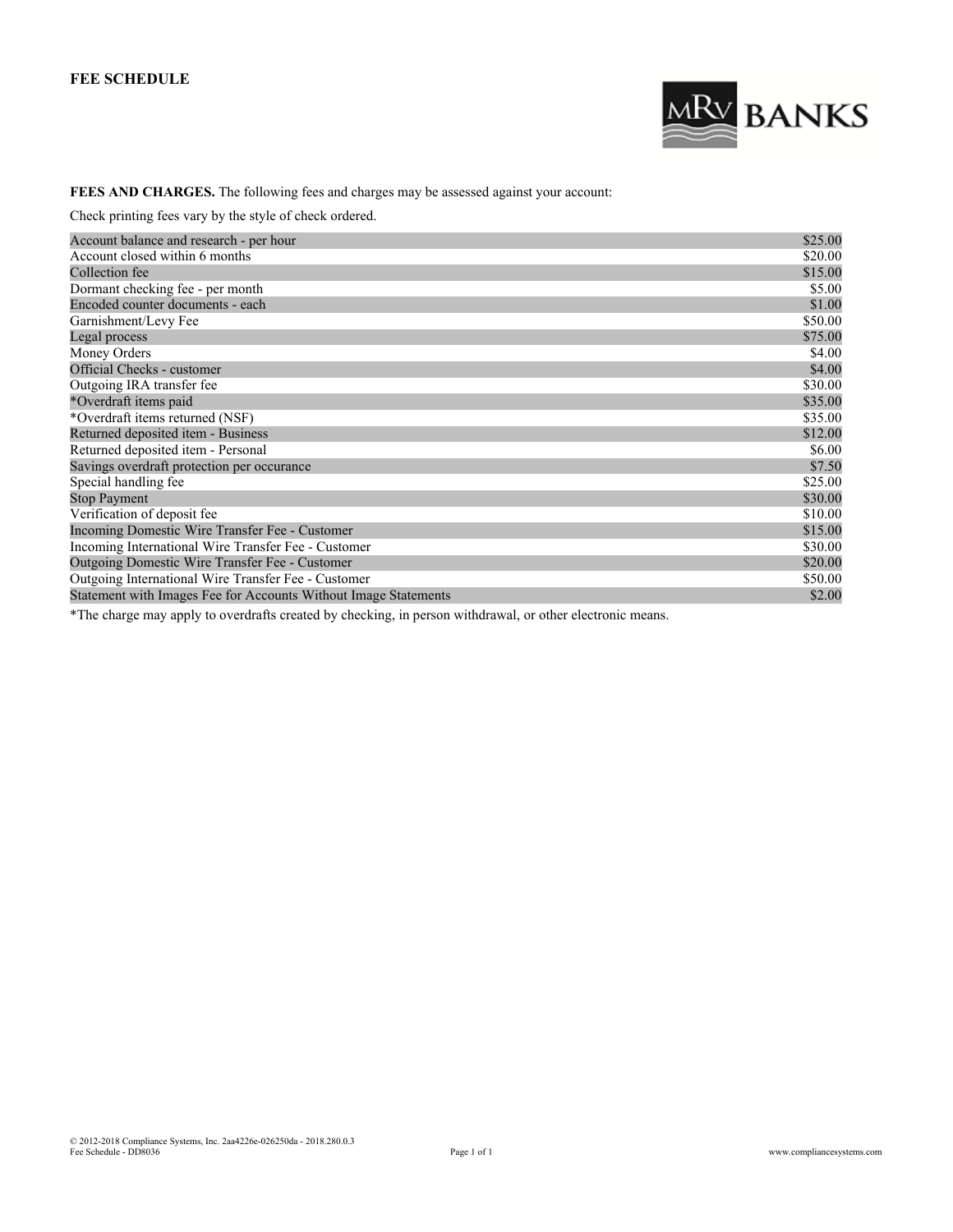#### **ELECTRONIC FUND TRANSFER DISCLOSURE AND AGREEMENT**



For purposes of this disclosure and agreement the terms "we", "us" and "our" refer to MRV Banks. The terms "you" and "your" refer to the recipient of this disclosure and agreement.

The Electronic Fund Transfer Act and Regulation E require institutions to provide certain information to customers regarding electronic fund transfers (EFTs). This disclosure applies to any EFT service you receive from us related to an account established primarily for personal, family or household purposes. Examples of EFT services include direct deposits to your account, automatic regular payments made from your account to a third party and one-time electronic payments from your account using information from your check to pay for purchases or to pay bills. This disclosure also applies to the use of your Debit Card (hereinafter referred to collectively as "Debit Card") at automated teller machines (ATMs) and any networks described below.

**TERMS AND CONDITIONS.** The following provisions govern the use of EFT services through accounts held by MRV Banks which are established primarily for personal, family or household purposes. If you use any EFT services provided, you agree to be bound by the applicable terms and conditions listed below. Please read this document carefully and retain it for future reference.

**DEFINITION OF BUSINESS DAY.** Business days are Monday through Friday excluding holidays.

**DEBIT CARD SERVICES.** The services available through use of your debit card are described below.

DEBIT CARD SERVICES:

- You may withdraw cash from your checking account(s), savings account(s), and money market account(s).
- You may transfer funds between your checking and savings accounts, checking and money market accounts, and savings and money market accounts.
- You may make balance inquiries on your checking account(s), savings account(s), and money market account(s).
- You may use your card at any merchant that accepts Mastercard® debit cards for the purchase of goods and services.

### **ATM SERVICES.**

**NETWORK.** Your ability to perform the transactions or access the accounts set forth above depends on the location and type of ATM you are using and the network through which the transaction is being performed. A specific ATM or network may not perform or permit all of the above transactions.

Besides being able to use your Debit Card at our ATM terminals, you may access your accounts through the following network(s): Pulse, SUM, Cirrus, and MasterCard

**ATM FEES.** When you use an ATM not owned by us, you may be charged a fee by the ATM operator or any network used, and you may be charged a fee for a balance inquiry even if you do not complete a fund transfer.

**POINT OF SALE TRANSACTIONS.** Listed below is the card you may use to purchase goods and services from merchants that have arranged to accept your card as a means of payment (these merchants are referred to as "Participating Merchants"). Some Participating Merchants may permit you to receive cash back as part of your purchase. Purchases made with your card, including any purchase where you receive cash, are referred to as "Point of Sale" transactions and will cause your "designated account" to be debited for the amount of the purchase. We have the right to return any check or other item drawn against your account to ensure there are funds available to pay for any Point of Sale transaction. We may, but do not have to, allow transactions which exceed your available account balance or, if applicable, your available overdraft protection. If we do, you agree to pay an amount equal to the overdrawn balance plus any overdraft fees.

The following card and the corresponding designated account(s) may be used for Point of Sale transactions:

Debit Card: checking account.

Your Debit card may also be used to obtain cash from your designated account(s) at participating financial institutions when so authorized under the terms of your Account Agreement.

**CURRENCY CONVERSION - Mastercard® .** If you perform transactions with your card with the Mastercard® logo in a currency other than US dollars, Mastercard International Inc. will convert the charge into a US dollar amount. At Mastercard International they use a currency conversion procedure, which is disclosed to institutions that issue Mastercard®. Currently the currency conversion rate used by Mastercard International to determine the transaction amount in US dollars for such transactions is generally either a government mandated rate or wholesale rate, determined by Mastercard International for the processing cycle in which the transaction is processed, increased by an adjustment factor established from time to time by Mastercard International. The currency conversion rate used by Mastercard International on the processing date may differ from the rate that would have been used on the purchase date or the cardholder statement posting date.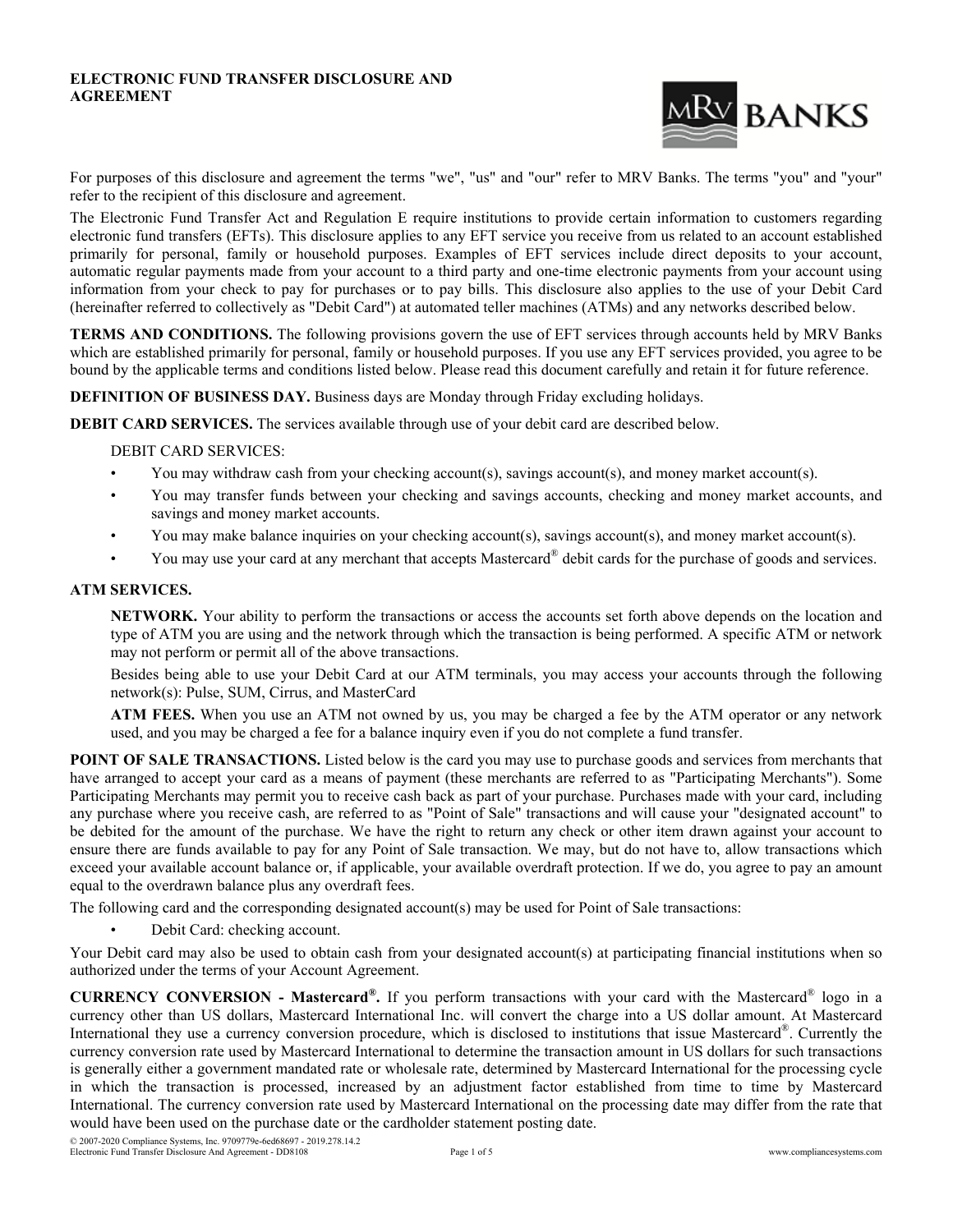**IMPORTANT ADDITIONAL FEE NOTICE.** Mastercard® charges us a Currency Conversion Fee of .20% of the transaction amount for performing currency conversions and a Cross-Border Fee of .80% of the transaction on all cross-border transactions (even those with no currency conversion). Therefore, you will be charged 1.00% of the dollar amount on all cross-border transactions - i.e., transactions processed through the "Global Clearing Management System" or the "Mastercard Debit Switch" when the country of the merchant or machine is different than your country, as cardholder.

### **PREAUTHORIZED TRANSFER SERVICES.**

- You may arrange for the preauthorized automatic deposit of funds to your checking account(s), savings account(s), and money market account(s).
- You may arrange for the preauthorized automatic payments or other transfers from your checking account(s), savings account(s), and money market account(s).

**SERVICES PROVIDED THROUGH USE OF ONLINE BANKING AND MOBILE BANKING.** MRV Banks offers its customers use of our Online Banking and Mobile Banking service.

**Online Banking:** Balance Inquiries Review Account Transactions eStatement and Check Images Funds Transfer \* Between MRV Account (including Loan Payments) \* Transfer To/From Other Financial Institutions Stop Payment Request Bill Payment Securely Send Messages and Documents to Bank

### **Mobile Banking:**

Balance Inquiries Funds Transfer between MRV Accounts Review Account Transactions Bill Payment Mobile Check Deposit

**ELECTRONIC CHECK CONVERSION.** You may authorize a merchant or other payee to make a one-time electronic payment from your checking account using information from your check to pay for purchases or to pay bills.

# **LIMITATIONS ON TRANSACTIONS**

# **TRANSACTION LIMITATIONS - DEBIT CARD.**

**CASH WITHDRAWAL LIMITATIONS.** You may withdraw up to \$500.00 through use of ATMs in any one day. You may make up to 50 withdrawals of cash through use of ATMs in any one day.

**POINT OF SALE LIMITATIONS.** You may buy up to \$1,000.00 worth of goods or services in any one day through use of our Point of Sale service. You can use our Point of Sale service for up to 100 transactions in any one day.

### **OTHER LIMITATIONS.**

• **Internet Bill Payment Limits**: \$9,999.99 per transaction limit and a \$20,000.00 daily limit.

**Mobile Deposit Limits:** \$1,000 single item, \$1,500 per week, 10 item limit per week.

**External Account Transfer Limits:** \$1,000 per transfer limit and/or \$1,000 per week limit.

- We reserve the right to impose limitations for security purposes at any time.
- Limitations have not been placed on the frequency or the dollar amount of direct deposits, telephone transfers, and automatic drafts from checking accounts. However transactions on Money Markets and Savings type accounts are limited as follows.

**LIMITS ON TRANSFERS FROM CERTAIN ACCOUNTS.** Federal regulation may limit the number of checks, telephone transfers, online transfers, and preauthorized electronic transfers to an account you have with us and to third parties (including Point of Sale transactions) from money market and savings type accounts. You may be limited to six (6) such transactions from each money market and/or savings type account(s) you have each statement period for purposes of making a payment to a third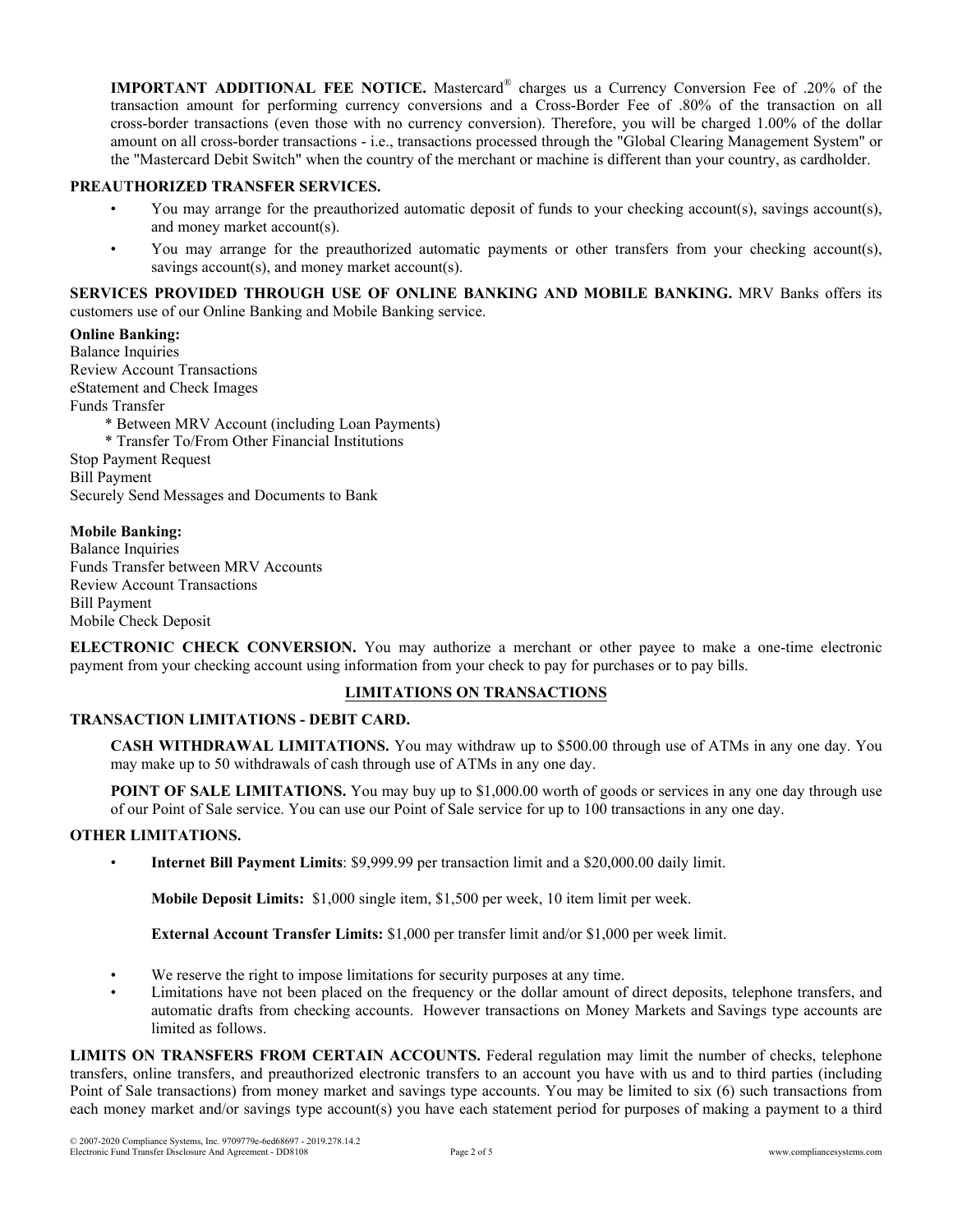party or by use of a telephone or computer. Please refer to the Account Agreement for more information regarding transaction limitations.

# **NOTICE OF RIGHTS AND RESPONSIBILITIES**

The use of any electronic fund transfer services described in this document creates certain rights and responsibilities regarding these services as described below.

## **RIGHT TO RECEIVE DOCUMENTATION OF YOUR TRANSFERS.**

**TRANSACTION RECEIPTS.** Depending on the location of an ATM, you may not be given the option to receive a receipt if your transaction is \$15.00 or less. Upon completing a transaction of more than \$15.00, you will receive a printed receipt documenting the transaction (unless you choose not to get a paper receipt). These receipts (or the transaction number given in place of the paper receipt) should be retained to verify that a transaction was performed. A receipt will be provided for any transaction of more than \$15.00 made with your Debit Card at a Participating Merchant. If the transaction is \$15.00 or less, the Participating Merchant is not required to provide a receipt.

**PERIODIC STATEMENTS.** If your account is subject to receiving a monthly statement, all EFT transactions will be reported on it. If your account is subject to receiving a statement less frequently than monthly, then you will continue to receive your statement on that cycle, unless there are EFT transactions, in which case you will receive a monthly statement. In any case you will receive your statement at least quarterly.

**PREAUTHORIZED DEPOSITS.** If you have arranged to have direct deposits made to your account at least once every 60 days from the same person or company:

• you can call us at (573)880-7444 to find out whether or not the deposit has been made.

**USING YOUR CARD AND PERSONAL IDENTIFICATION NUMBER ("PIN").** In order to assist us in maintaining the security of your account and the terminals, the Debit Card remains our property and may be revoked or canceled at any time without giving you prior notice. You agree not to use your Debit Card for a transaction that would cause your account balance to go below zero, or to access an account that is no longer available or lacks sufficient funds to complete the transaction, including any available line of credit. We will not be required to complete any such transaction, but if we do, we may, at our sole discretion, charge or credit the transaction to another account; you agree to pay us the amount of the improper withdrawal or transfer upon request.

Certain transactions involving your Debit Card require use of your PIN. Your PIN is used to identify you as an authorized user. Because the PIN is used for identification purposes, you agree to notify MRV Banks immediately if your Debit Card is lost or if the secrecy of your PIN is compromised. You also agree not to reveal your PIN to any person not authorized by you to use your Debit Card or to write your PIN on your Debit Card or on any other item kept with your Debit Card. We have the right to refuse a transaction on your account when your Debit Card or PIN has been reported lost or stolen or when we reasonably believe there is unusual activity on your account.

The security of your account depends upon your maintaining possession of your Debit Card and the secrecy of your PIN. You may change your PIN if you feel that the secrecy of your PIN has been compromised. You may change your PIN calling MRV Banks at 573-880-7444 during normal business hours.

### **RIGHTS REGARDING PREAUTHORIZED TRANSFERS.**

**RIGHTS AND PROCEDURES TO STOP PAYMENTS.** If you have instructed us to make regular preauthorized transfers out of your account, you may stop any of the payments. To stop a payment,

call us at: (573)880-7444 or write to: MRV Banks 871 Ste Genevieve Dr Ste Genevieve MO 63670

We must receive your call or written request at least three (3) business days prior to the scheduled payment. If you call, please have the following information ready: your account number, the date the transfer is to take place, to whom the transfer is being made and the amount of the scheduled transfer. If you call, we will require you to put your request in writing and deliver it to us within fourteen (14) days after you call.

**NOTICE OF VARYING AMOUNTS.** If you have arranged for automatic periodic payments to be deducted from your checking or savings account and these payments vary in amount, you will be notified by the person or company you are going to pay ten days prior to the payment date of the amount to be deducted. You may choose instead to get this notice only when the payment would differ by more than a certain amount from the previous payment, or when the amount would fall outside certain limits that you set.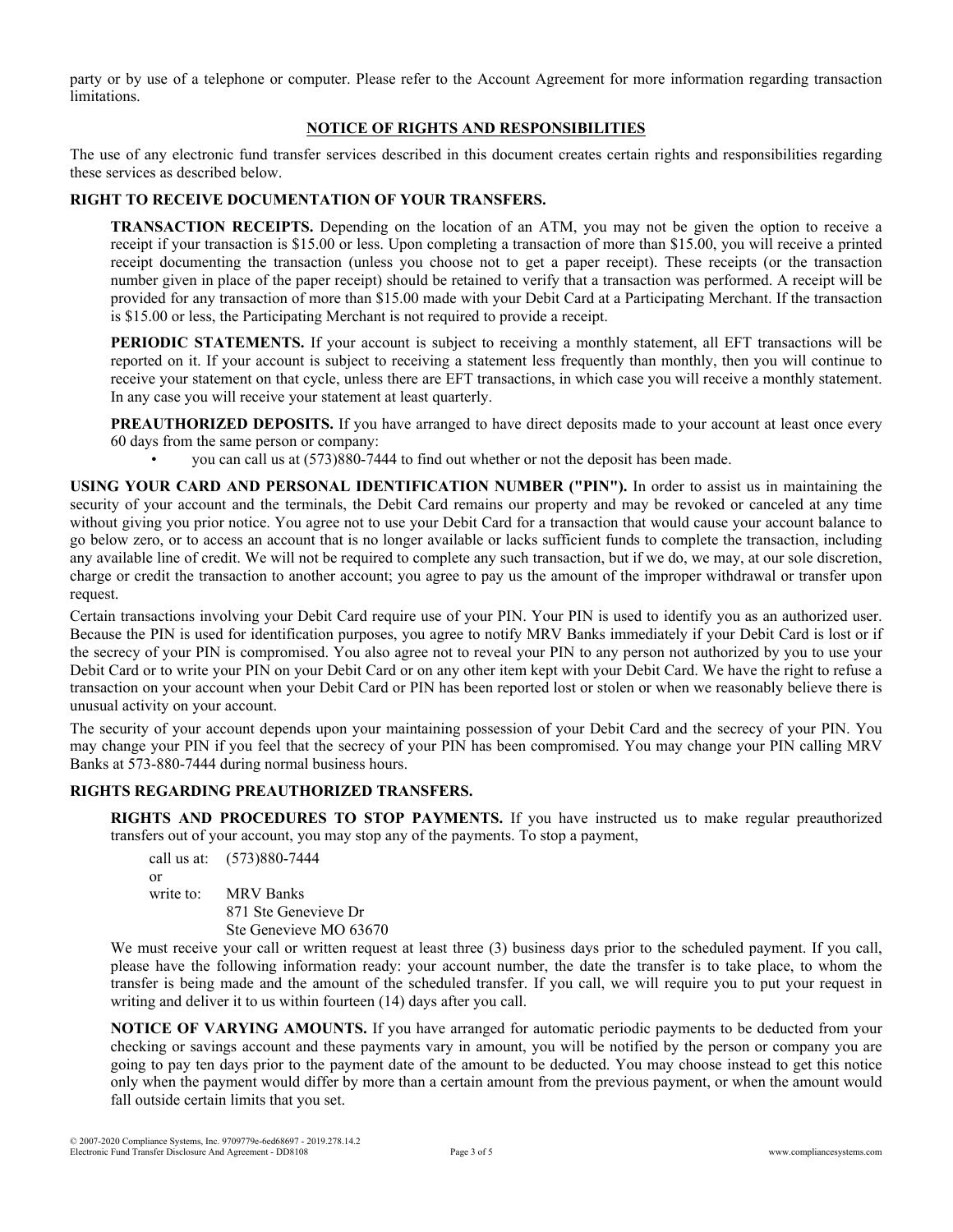**OUR LIABILITY FOR FAILURE TO STOP PREAUTHORIZED TRANSFER PAYMENTS.** If you order us to stop one of the payments and have provided us with the information we need at least three (3) business days prior to the scheduled transfer, and we do not stop the transfer, we will be liable for your losses or damages.

**YOUR RESPONSIBILITY TO NOTIFY US OF LOSS OR THEFT.** If you believe your Debit Card or PIN or internet banking access code has been lost or stolen,

call us at: 1-800-500-1044 (24 hours a day, 7 days a week) or write to: MRV Banks 871 Ste. Genevieve Dr. Ste. Genevieve, MO 63670

You should also call the number or write to the address listed above if you believe a transfer has been made using the information from your check without your permission.

**CONSUMER LIABILITY.** Tell us AT ONCE if you believe your Debit Card or PIN or internet banking access code has been lost or stolen or if you believe that an electronic fund transfer has been made without your permission using information from your check. Telephoning is the best way of keeping your possible losses down. You could lose all the money in your account (plus your maximum overdraft line of credit, if applicable). If you tell us within two (2) business days after you learn of the loss or theft of your Debit Card or PIN you can lose no more than fifty dollars (\$50) if someone used your Debit Card or PIN without your permission. If you do NOT tell us within two (2) business days after you learn of the loss or theft of your Debit Card or PIN and we can prove we could have stopped someone from using your Debit Card or PIN without your permission if you had given us notice, you can lose as much as five hundred dollars (\$500).

Also, if your statement shows transfers you did not make, including those made by card, code, or other means, tell us at once. If you do not tell us within sixty (60) days after the statement was transmitted to you, you may not receive back any money you lost after the sixty (60) days, and therefore, you may not get back any money in your account (including your maximum overdraft line of credit, if applicable), if we can prove that we could have stopped someone from taking the money had you given us notice in time. If a good reason (such as a long trip or hospital stay) keeps you from giving the notice, we will extend the time periods.

**CONSUMER LIABILITY FOR UNAUTHORIZED TRANSACTIONS INVOLVING DEBIT CARD.** The limitations on your liability for unauthorized transactions described above generally apply to all electronic fund transfers. However, different limitations apply to certain transactions involving your card with the Mastercard® branded card.

If you promptly notify us about an unauthorized transaction involving your card and the unauthorized transaction took place on your Mastercard® branded card, including any PIN-based ATM or POS transactions, zero liability will be imposed on you for the unauthorized transaction. In order to qualify for the zero liability protection, you must have exercised reasonable care in safeguarding your card from the risk of loss or theft and, upon becoming aware of such loss or theft, promptly reported the loss or theft to us.

**ILLEGAL USE OF DEBIT CARD.** You agree not to use your Debit Card for any illegal transactions, including internet gambling and similar activities.

**IN CASE OF ERRORS OR QUESTIONS ABOUT YOUR TRANSACTIONS**. In case of errors or questions about your electronic fund transfers,

call us at: (573)880-7444 or write to: MRV Banks 871 Ste. Genevieve Dr. Ste. Genevieve, MO 63670

or

use the current information on your most recent account statement.

Notification should be made as soon as possible if you think your statement or receipt is wrong or if you need more information about a transaction listed on the statement or receipt. You must contact MRV Banks no later than 60 days after we sent you the first statement on which the problem or error appears. You must be prepared to provide the following information:

- Your name and account number.
- A description of the error or transaction you are unsure about along with an explanation as to why you believe it is an error or why you need more information.
- The dollar amount of the suspected error.

If you provide oral notice, you will be required to send in your complaint or question in writing within ten (10) business days.

We will determine whether an error occurred within ten (10) business days (twenty (20) business days for new accounts) after we hear from you and will correct any error promptly. If we need more time, however, we may take up to forty-five (45) days (ninety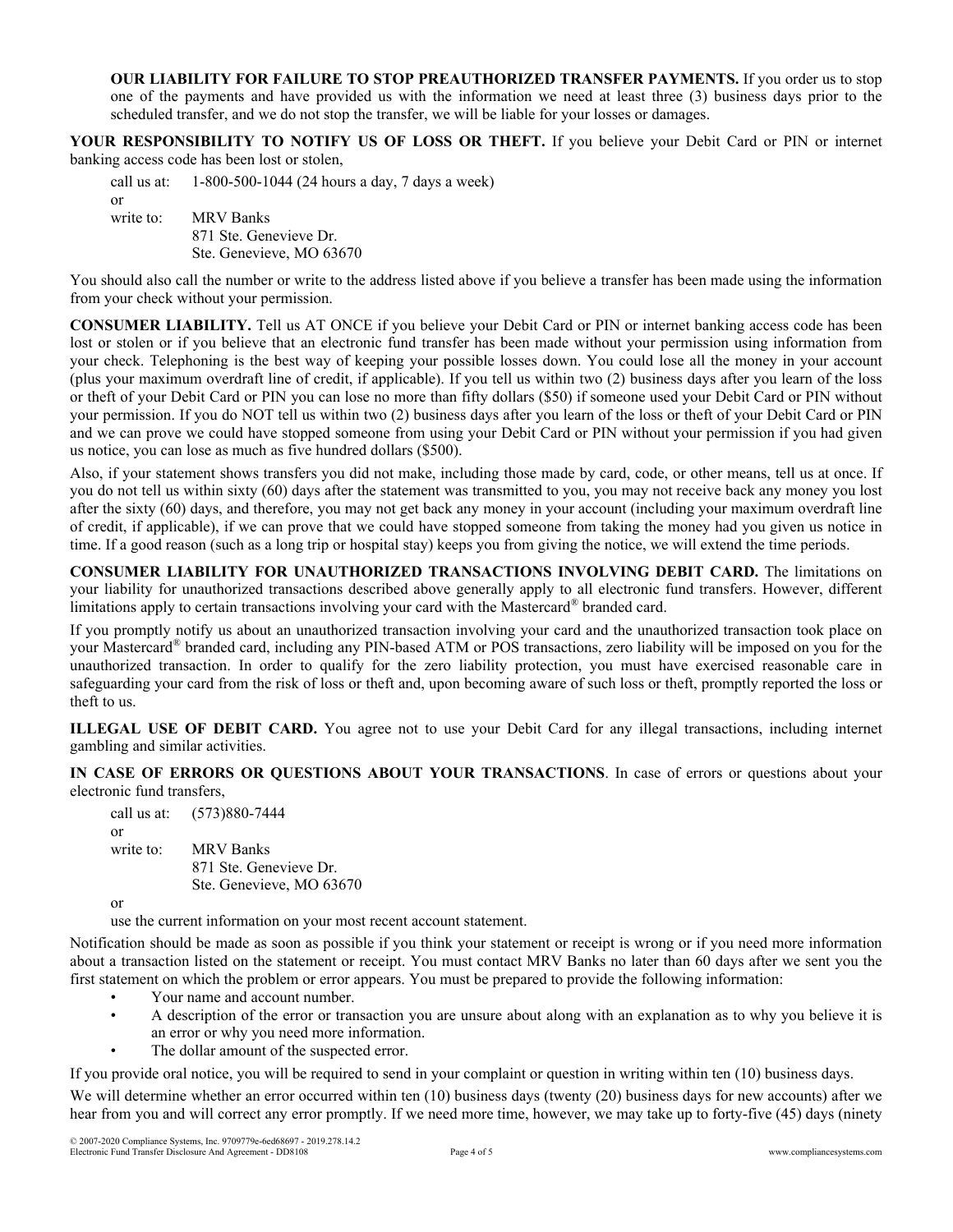(90) days for new accounts and foreign initiated or Point of Sale transfers) to investigate your complaint or question. If we decide to do this, we will credit your account within ten (10) business days (twenty (20) business days for new accounts) for the amount which you think is in error, so that you will have the use of the money during the time it takes to complete our investigation. If we ask you to put your complaint or question in writing and we do not receive it within ten (10) business days, we may not credit your account. The extended time periods for new accounts apply to all electronic fund transfers that occur within the first thirty (30) days after the first deposit to the account is made, including those for foreign initiated or Point of Sale transactions.

We will tell you the results within three (3) business days after completing our investigation. If we decide that there was no error, we will send you a written explanation.

You may ask for copies of the documents that we used in our investigation.

**LIABILITY FOR FAILURE TO COMPLETE TRANSACTION.** If we do not complete a transfer to or from your account on time or in the correct amount according to our agreement with you, we will be liable for your losses or damages as provided by law. However, there are some exceptions. We will NOT be liable, for instance:

- If through no fault of ours, you do not have enough money in your account to make the transfer.
- If the transfer would result in your exceeding the credit limit on your line of credit, if you have one.
- If the electronic terminal was not working properly and you knew about the breakdown before you started the transfer.
- If circumstances beyond our control (such as fire or flood, computer or machine breakdown, or failure or interruption of communications facilities) prevent the transfer, despite reasonable precautions we have taken.
- If we have terminated our Agreement with you.
- When your Debit Card has been reported lost or stolen or we have reason to believe that something is wrong with a transaction.
- If we receive inaccurate or incomplete information needed to complete a transaction.
- In the case of preauthorized transfers, we will not be liable where there is a breakdown of the system which would normally handle the transfer.
- If the funds in the account are subject to legal action preventing a transfer to or from your account.
- If the electronic terminal does not have enough cash to complete the transaction.

There may be other exceptions provided by applicable law.

**CHARGES FOR TRANSFERS OR THE RIGHT TO MAKE TRANSFERS.** We reserve the right to impose a fee and to change fees upon notice to you.

**DISCLOSURE OF ACCOUNT INFORMATION.** You agree that merchant authorization messages transmitted in connection with Point of Sale transactions are permissible disclosures of account information, and you further agree to release MRV Banks and hold it harmless from any liability arising out of the transmission of these messages.

We will disclose information to third parties about your account or electronic fund transfers made to your account:

- 1. Where necessary to complete a transfer or to investigate and resolve errors involving the transfer(s); or 2. In order to verify the existence and condition of your account for a third party such as a credit bureau or
- 2. In order to verify the existence and condition of your account for a third party such as a credit bureau or merchant; or
- 3. In order to comply with government agency or court orders; or
- 4. If you give us your permission in a record or writing.

**AMENDING OR TERMINATING THE AGREEMENT.** We may change or amend any of the terms and conditions of the Agreement and those portions of the applicable Fee Schedule which relate to EFT services, at any time upon at least 30 days written notice to you prior to the effective date of the change or amendment. Your failure to timely furnish notice as set forth in the written notice shall be deemed to be your acceptance of such change or amendment. If you do not agree to abide by a change or amendment, you must notify MRV Banks of the fact prior to the effective date of the change or amendment and cancel this Agreement. MRV Banks may cancel this Agreement at any time, without giving you prior notice. If you or MRV Banks cancels this Agreement at any time, you shall surrender any card and you may no longer use any of MRV Banks's EFT services other than automated clearing house transfer services.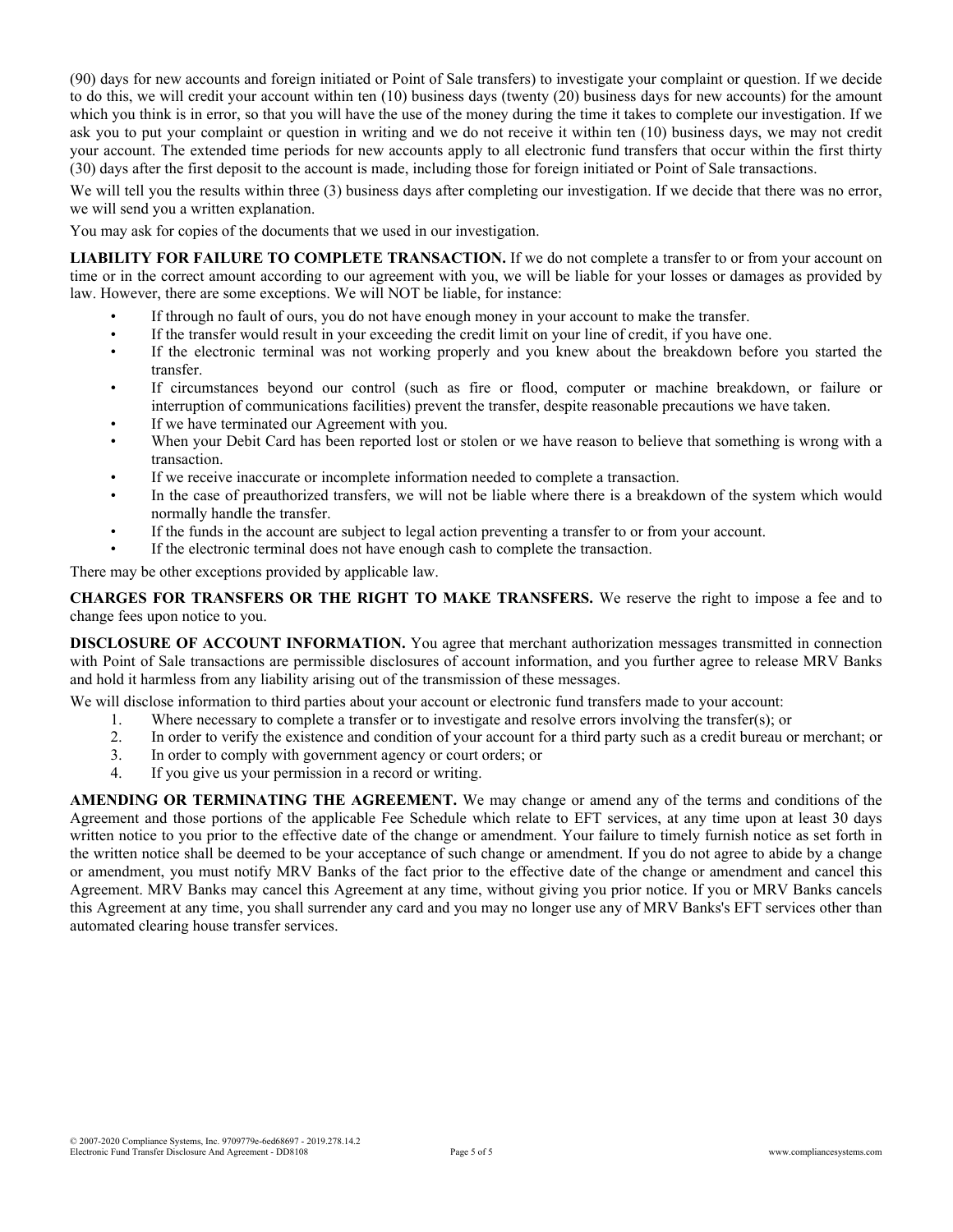

# **IMPORTANT INFORMATION ABOUT YOUR ACCOUNT Substitute Checks and Your Rights**

**WHAT IS A SUBSTITUTE CHECK?** To make check processing faster, federal law permits banks to replace original checks with "substitute checks." These checks are similar in size to original checks with a slightly reduced image of the front and back of the original check. The front of a substitute check states: "This is a legal copy of your check. You can use it the same way you would use the original check." You may use a substitute check as proof of payment just like the original check.

Some or all of the checks that you receive back from us may be substitute checks. This notice describes rights you have when you receive substitute checks from us. The rights in this notice do not apply to original checks or to electronic debits to your account. However, you have rights under other law with respect to those transactions.

**WHAT ARE MY RIGHTS REGARDING SUBSTITUTE CHECKS?** In certain cases, federal law provides a special procedure that allows you to request a refund for losses you suffer if a substitute check is posted to your account (for example, if you think that we withdrew the wrong amount from your account or that we withdrew money from your account more than once for the same check). The losses you may attempt to recover under this procedure may include the amount that was withdrawn from your account and fees that were charged as a result of the withdrawal (for example, bounced check fees).

The amount of your refund under this procedure is limited to the amount of your loss or the amount of the substitute check, whichever is less. You also are entitled to interest on the amount of your refund if your account is an interest-bearing account. If your loss exceeds the amount of the substitute check, you may be able to recover additional amounts under other law.

If you use this procedure, you may receive up to \$2,500.00 of your refund (plus interest if your account earns interest) within 10 business days after we received your claim and the remainder of your refund (plus interest if your account earns interest) not later than 45 calendar days after we received your claim. We may reverse the refund (including any interest on the refund) if we later are able to demonstrate that the substitute check was correctly posted to your account.

**HOW DO I MAKE A CLAIM FOR A REFUND?** If you believe that you have suffered a loss relating to a substitute check that you received and that was posted to your account, please contact us by:<br>Phone at:  $(573)880-7444$  or

Phone at: (573)880-7444 or<br>Mail at: MRV Banks MRV Banks 871 Ste. Genevieve Dr. Ste. Genevieve, MO 63670

You must contact us within 40 calendar days of the date that we mailed (or otherwise delivered by a means to which you agreed) the substitute check in question or the account statement showing that the substitute check was posted to your account, whichever is later. We will extend this time period if you were not able to make a timely claim because of extraordinary circumstances.

Your claim must include:

- A description of why you have suffered a loss (for example, you think the amount withdrawn was incorrect);
- An estimate of the amount of your loss;
- An explanation of why the substitute check you received is insufficient to confirm that you suffered a loss; and
- A copy of the substitute check and/or the following information to help us identify the substitute check such as the check number, the name of the person to whom you wrote the check, the amount of the check.

An expedited recredit claim must be submitted in writing. When a claim has been submitted orally, we must receive that written claim within 10 business days of the oral claim.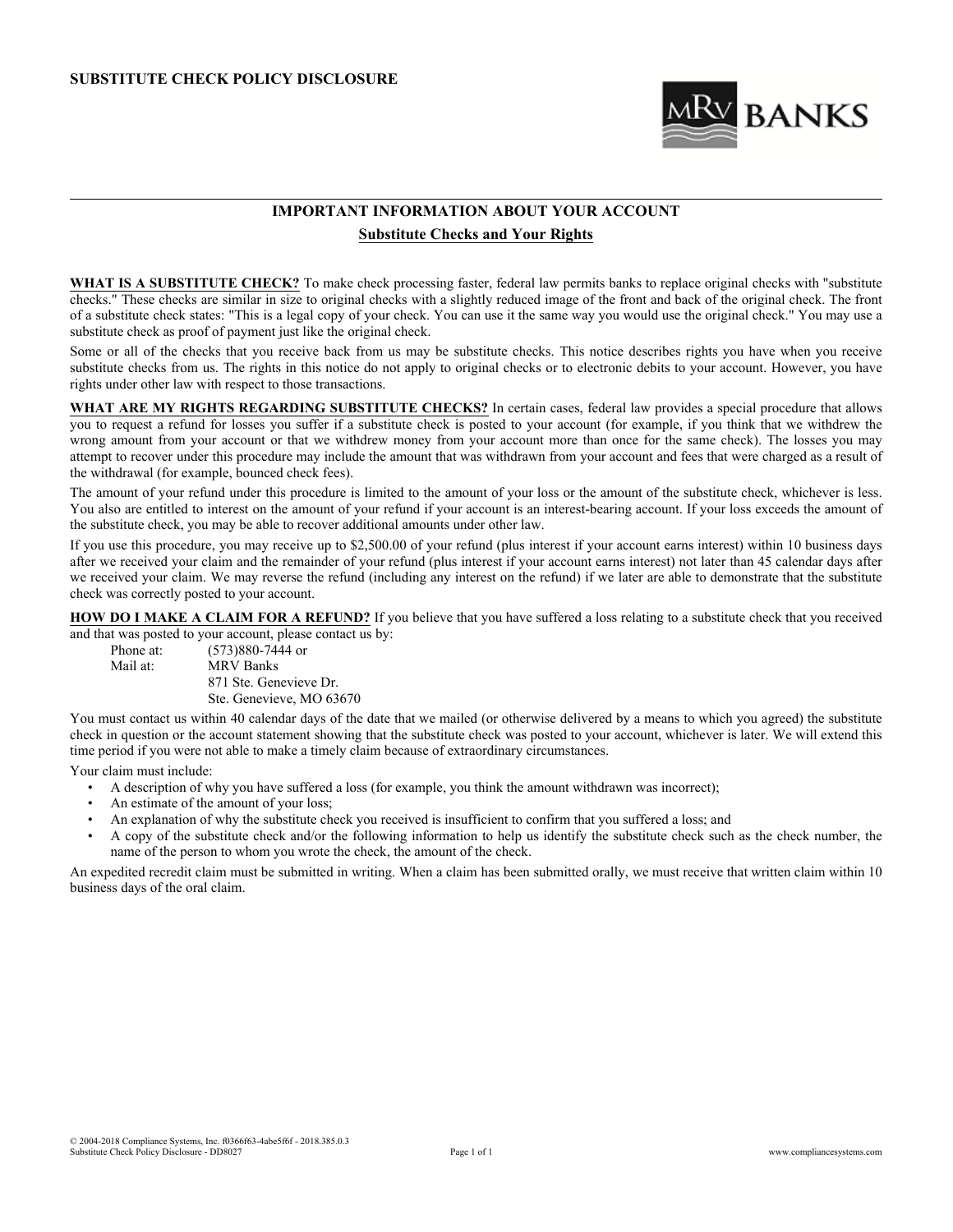# **FACTS WHAT DOES MRV BANKS DO WITH YOUR PERSONAL INFORMATION?**



| Why?                                                                                                                                                                                        | Financial companies choose how they share your personal information. Federal law gives<br>consumers the right to limit some but not all sharing. Federal law also requires us to tell<br>you how we collect, share and protect your personal information. Please read this notice<br>carefully to understand what we do.                                                        |                              |                                |
|---------------------------------------------------------------------------------------------------------------------------------------------------------------------------------------------|---------------------------------------------------------------------------------------------------------------------------------------------------------------------------------------------------------------------------------------------------------------------------------------------------------------------------------------------------------------------------------|------------------------------|--------------------------------|
| <b>What?</b>                                                                                                                                                                                | The types of personal information we collect and share depend on the product or service<br>you have with us. This information can include:<br>- Social Security number and income<br>- Account balances and payment history<br>- Credit history and credit scores<br>When you are no longer our customer, we continue to share your information as<br>described in this notice. |                              |                                |
| How?                                                                                                                                                                                        | All financial companies need to share customers' personal information to run their<br>everyday business. In the section below, we list the reasons financial companies can<br>share their customers' personal information; the reasons MRV Banks chooses to share;<br>and whether you can limit this sharing.                                                                   |                              |                                |
| Reasons we can share your personal information                                                                                                                                              |                                                                                                                                                                                                                                                                                                                                                                                 | <b>Does MRV Banks share?</b> | Can you limit this<br>sharing? |
| For our everyday business purposes--<br>such as to process your transactions, maintain your<br>account(s), respond to court orders and legal<br>investigations, or report to credit bureaus |                                                                                                                                                                                                                                                                                                                                                                                 | Yes                          | <b>No</b>                      |
| For our marketing purposes--<br>to offer our products and services to you                                                                                                                   |                                                                                                                                                                                                                                                                                                                                                                                 | Yes                          | <b>No</b>                      |
| For joint marketing with other financial<br>companies                                                                                                                                       |                                                                                                                                                                                                                                                                                                                                                                                 | No                           | We don't share                 |
| For our affiliates' everyday business purposes--<br>information about your transactions and experiences                                                                                     |                                                                                                                                                                                                                                                                                                                                                                                 | Yes                          | No                             |
| For our affiliates' everyday business purposes--<br>information about your creditworthiness                                                                                                 |                                                                                                                                                                                                                                                                                                                                                                                 | <b>No</b>                    | We don't share                 |
| For nonaffiliates to market to you                                                                                                                                                          |                                                                                                                                                                                                                                                                                                                                                                                 | No                           | We don't share                 |
| <b>Questions?</b>                                                                                                                                                                           | Call (573)883-8222                                                                                                                                                                                                                                                                                                                                                              |                              |                                |